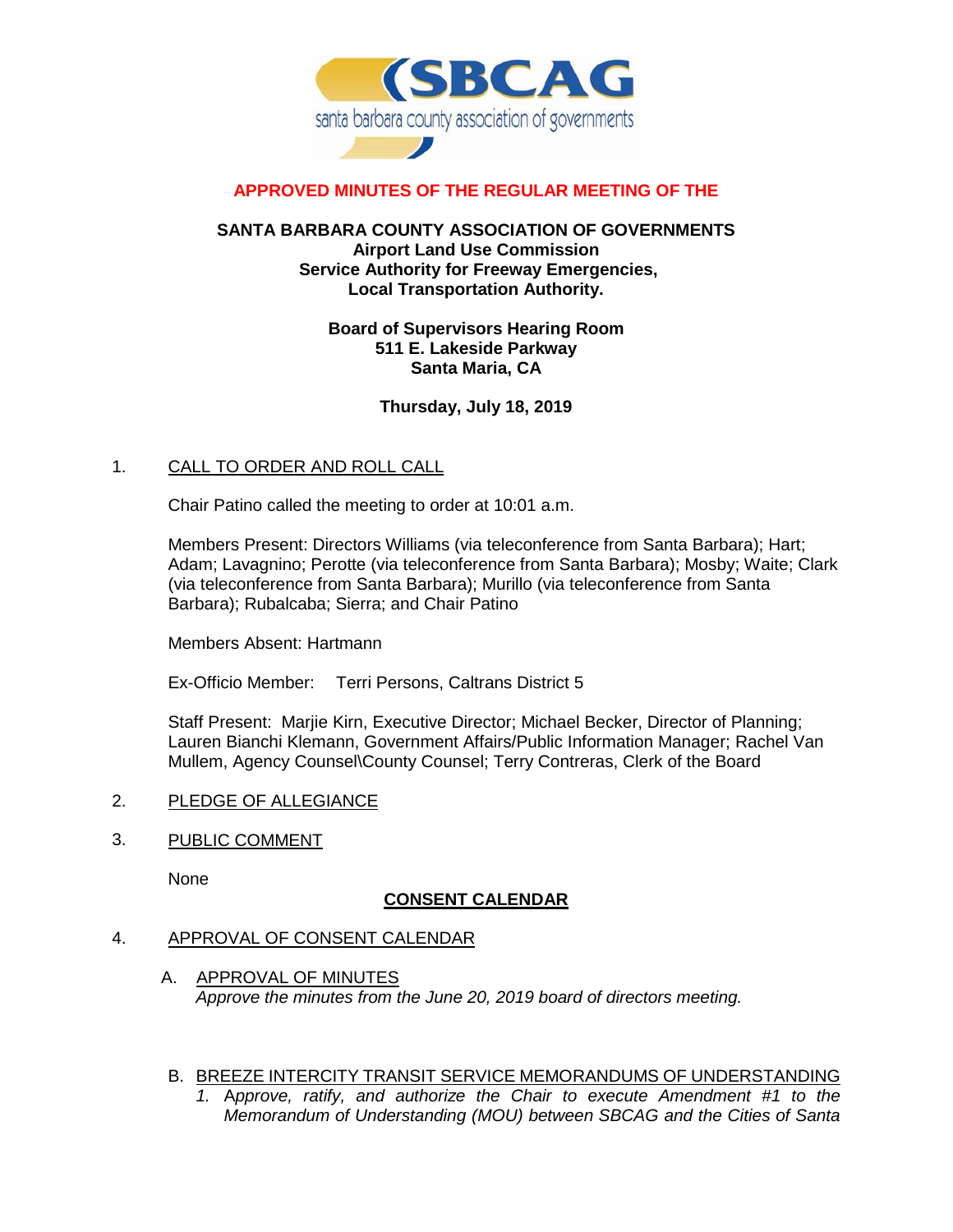*Maria, Lompoc, and Santa Barbara and the County of Santa Barbara for continued operation of the Breeze 100 Route between Santa Maria and Lompoc for an additional year through June 30, 2020.*

- *2. Approve, ratify, and authorize the Chair to execute Amendment #1 to the Memorandum of Understanding (MOU) between SBCAG and the Cities of Santa Maria, Solvang, and Buellton, and the County of Santa Barbara for continued operation of the Breeze 200 Route between Santa Maria, Buellton, and Solvang for an additional year through June 30, 2020.*
- C. HIGHWAY 101: CARPINTERIA TO SANTA BARBARA (Segment 4C)

*Approve and authorize the Chair to execute Amendment No. 1 to the Cooperative Agreement (05-0345) with the California Department of Transportation (Caltrans) for the PS&E and ROW phases of the Highway 101: Carpinteria to Santa Barbara Project - Segment 4C Rehabilitation with SHOPP funding to adjust the responsibilities of each party and to reduce Measure A funds by \$1,768,000 for a revised Measure A total of \$1,927,000.*

# D. MEASURE A CITIZENS OVERSIGHT COMMITTEE

*Appoint Christy Nordgren to fill a vacancy of an "at-large" member of the Measure A Citizens Oversight Committee to a four-year term that ends September 2021; as nominated by the SBCAG ad-hoc committee.* 

# E. HIGHWAY 166 CHP CONTRACT

*Authorize the Executive Director to approve, ratify, and execute a contract amendment with the California Highway Patrol (CHP) to continue reimbursing CHP for traffic control and enforcement related services provided along State Route 166 to extend the period of performance for an additional year to June 30, 2020 at no additional cost.*

# F. HIGHWAY 101: CARPINTERIA TO SANTA BARBARA (Segments 4B to 4E)

*Approve and authorize the Chair to execute Amendment No. 3 to the Agreement with GPA for Highway 101: Segments 4B to 4E for coastal permitting and environmental support and to extend the period of performance for an additional two years through December 31, 2022, and to increase the amount by \$140,000, for a total amount not to exceed \$550,000.*

### G. FREEWAY SERVICE PATROL

- *1. Approve and authorize the Chair to execute an Agreement with Bob Holzer Towing and Storage for the operation of the Freeway Service Patrol from September 1, 2019 through August 30, 2022 for amount not to exceed \$620,664;*
- *2. Approve and authorize the Executive Director to extend the period of performance for up to an additional two years in accordance with Section 4 of the Agreement; and*
- *3. Approve and authorize the Executive Director to issue change orders in accordance with Exhibit A, Section 3 of the Agreement to adjust beats as may be necessary to better accommodate demand.*

### H. CENSUS 2020

*Approve participation in the Census 2020 efforts by authorizing Santa Barbara County Association of Governments (SBCAG) staff to coordinate with the County of Santa*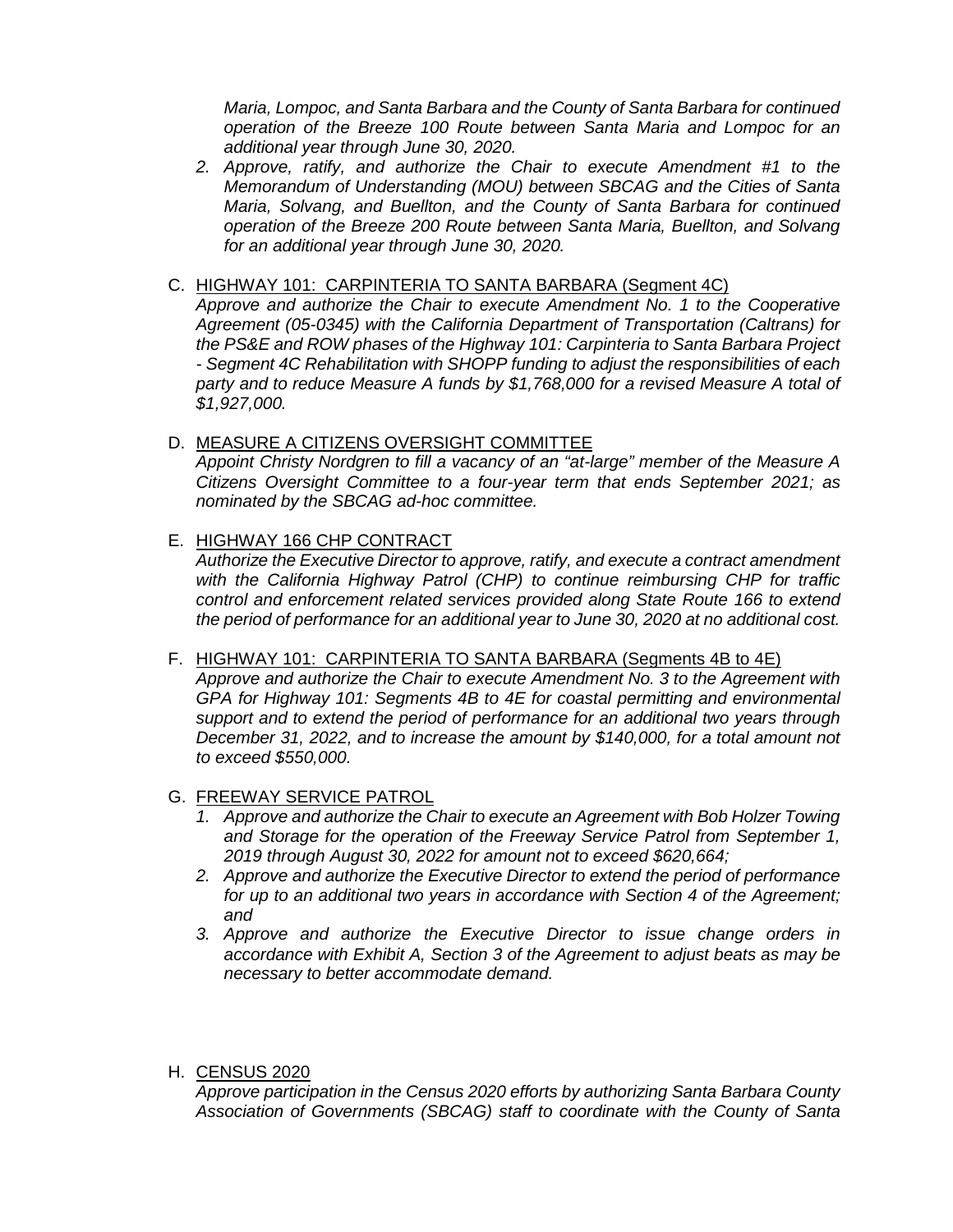*Barbara to provide monthly, Census 2020 "receive and file" updates to SBCAG North County and South Coast Subregional committees starting September 2019 to September 2020.* 

Motion made to approve the Consent Calendar.

| Motion: Adam    | Second: Sierra                                                                                                 |
|-----------------|----------------------------------------------------------------------------------------------------------------|
| Motion carried: | 12-0                                                                                                           |
| Yes:            | Williams, Hart,, Adam, Lavagnino; Mosby, Murillo, Waite: Perotte;<br>Clark, Rubalcaba, Sierra and Chair Patino |
| No:             | <b>None</b>                                                                                                    |
| Abstention:     | None                                                                                                           |
| Absent:         | Hartmann                                                                                                       |

### **REVIEW/DISCUSSION/ACTION ACTIONS**

### 5. SUSTAINABLE COMMUNITIES STRATEGY PUBLIC OUTREACH PROFESSIONAL SERVICES CONTRACT AND SENATE BILL 375 PUBLIC PARTICIPATION PLAN

- *A. Approve and authorize the Chair to execute an agreement (Attachment A) between the Community Environmental Council and SBCAG for public outreach services associated with the Sustainable Communities Strategy update in an amount not to exceed \$75,000 with a term of July 18, 2019 through August 31, 2021;*
- *B. Approve and authorize the Executive Director to extend the period of performance for up to one additional year in accordance with Section 4 of the Agreement; and*
- *C. Review, approve, and adopt the Senate Bill 375 Public Participation Plan which defines the public process to be und*ertaken for the 2021 update to the region's Sustainable Communities Strategy.

Motion made to reject staff recommendation.

Motion: Adam Second: Mosby

Director Adam modified his motion to have SBCAG staff accomplish legally adequate public outreach consistent with SB375 as was accomplished in the last iteration. Motion was seconded by Director Mosby.

Director Hart made a substitute motion to give staff time to work out a hybrid approach that could get a board majority.

Chair Patino called for the question to Director Adam's modified motion.

Motion: Adam Second: Mosby

Motion failed: 4-8

Yes: Adam, Waite, Mosby, and Chair Patino No: Williams, Hart, Lavagnino, Murillo, Perotte, Clark, Rubalcaba, Sierra Abstention: None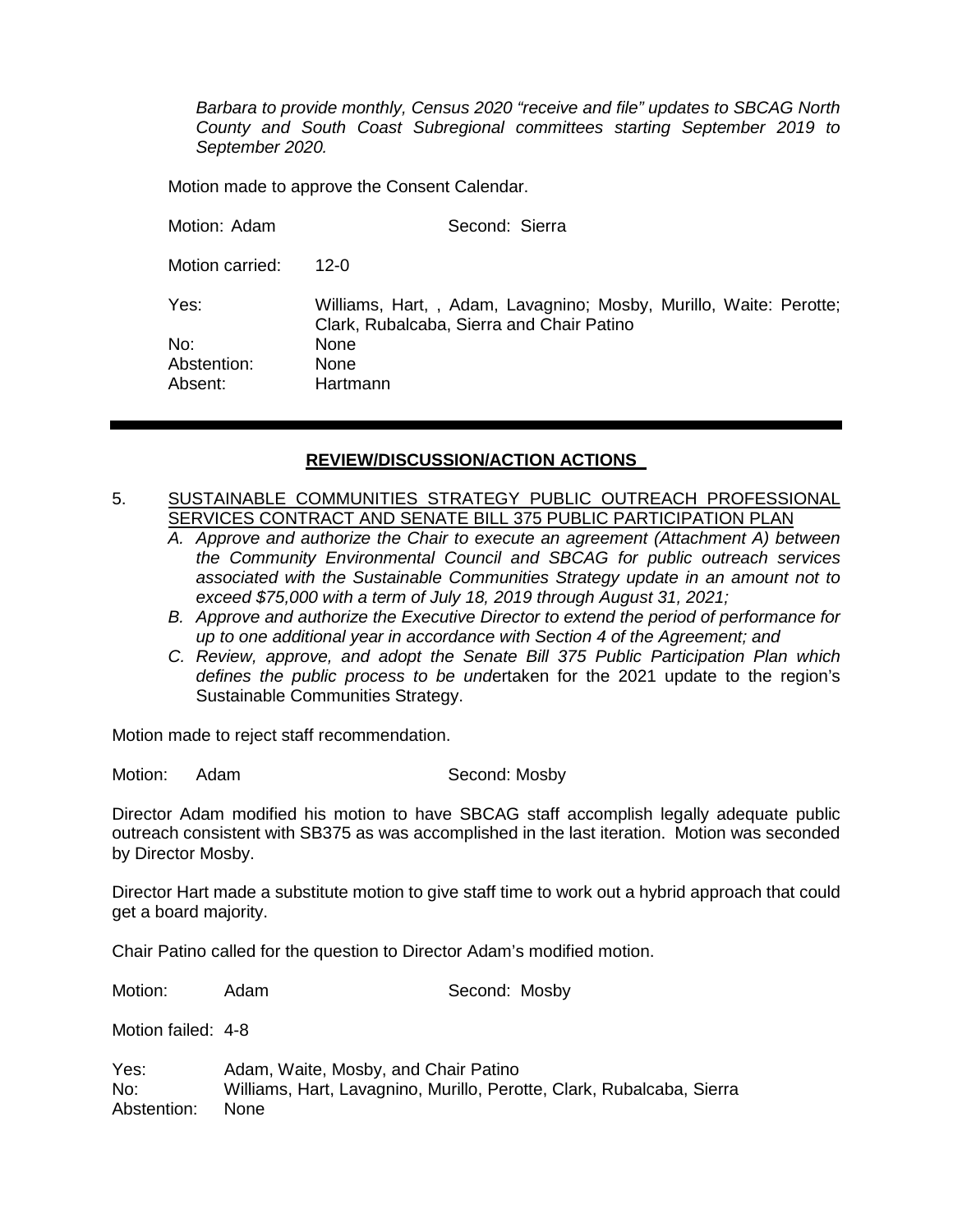Absent: Hartmann

Director Hart made a motion to have staff bring back a plan that takes into consideration the direction from the board during their discussion and provide a couple of options in the outreach effort for consideration. Director Rubalcaba asked that one of the options include Director Adams suggestion to repeat the process from the previous cycle. Director Hart included this in his motion and the motion was seconded by Director Adam.

| Motion:              | Hart                               | Second: Adam                                                             |  |  |
|----------------------|------------------------------------|--------------------------------------------------------------------------|--|--|
| Motion carried: 12-0 |                                    |                                                                          |  |  |
| Yes:                 | Rubalcaba, Sierra and Chair Patino | Williams, Hart,, Adam, Lavagnino; Mosby, Murillo, Waite: Perotte; Clark, |  |  |
| No:                  | None                               |                                                                          |  |  |
| Abstention:          | None                               |                                                                          |  |  |
| Absent:              | Hartmann                           |                                                                          |  |  |

- 6. RESPONSE TO GRAND JURY REPORT
	- A. *Consider and adopt responses to the 2018-2019 Grand Jury report titled "Railway Fatalities in Santa Barbara County"; and*
	- *B. Approve and authorize the Chair to execute a letter and forward the letter and responses to the Presiding Judge of the Santa Barbara County Superior Court.*

Motion made to approve staff recommendation with the addition of Counsels language to Finding 1 Recommendation 1 (highlighted in red)

*SBCAG Response:* This recommendation has not yet been implemented, but will be implemented. SBCAG does not have authority over Union Pacific Railroad right-of-way. Within the next six months, SBCAG will offer to coordinate and host meetings to assist the Cities of Santa Barbara and Goleta, County of Santa Barbara to work with Union Pacific Railroad to discuss development of a safety plan to reduce trespasser deaths in the region. These meetings may also be used for the agencies to discuss how to best coordinate joint efforts to reduce trespassing on private, Union Pacific Railroad property and work with the railroad to address homeless encampments in the rail right-of-way.

Motion: Adam Second: Lavagnino

Motion carried: 12-0

Yes: Williams, Hart, , Adam, Lavagnino; Mosby, Murillo, Waite: Perotte; Clark, Rubalcaba, Sierra and Chair Patino No: None Abstention: None Absent: Hartmann

### 7. BREEZE INTERCITY TRANSIT SERVICE